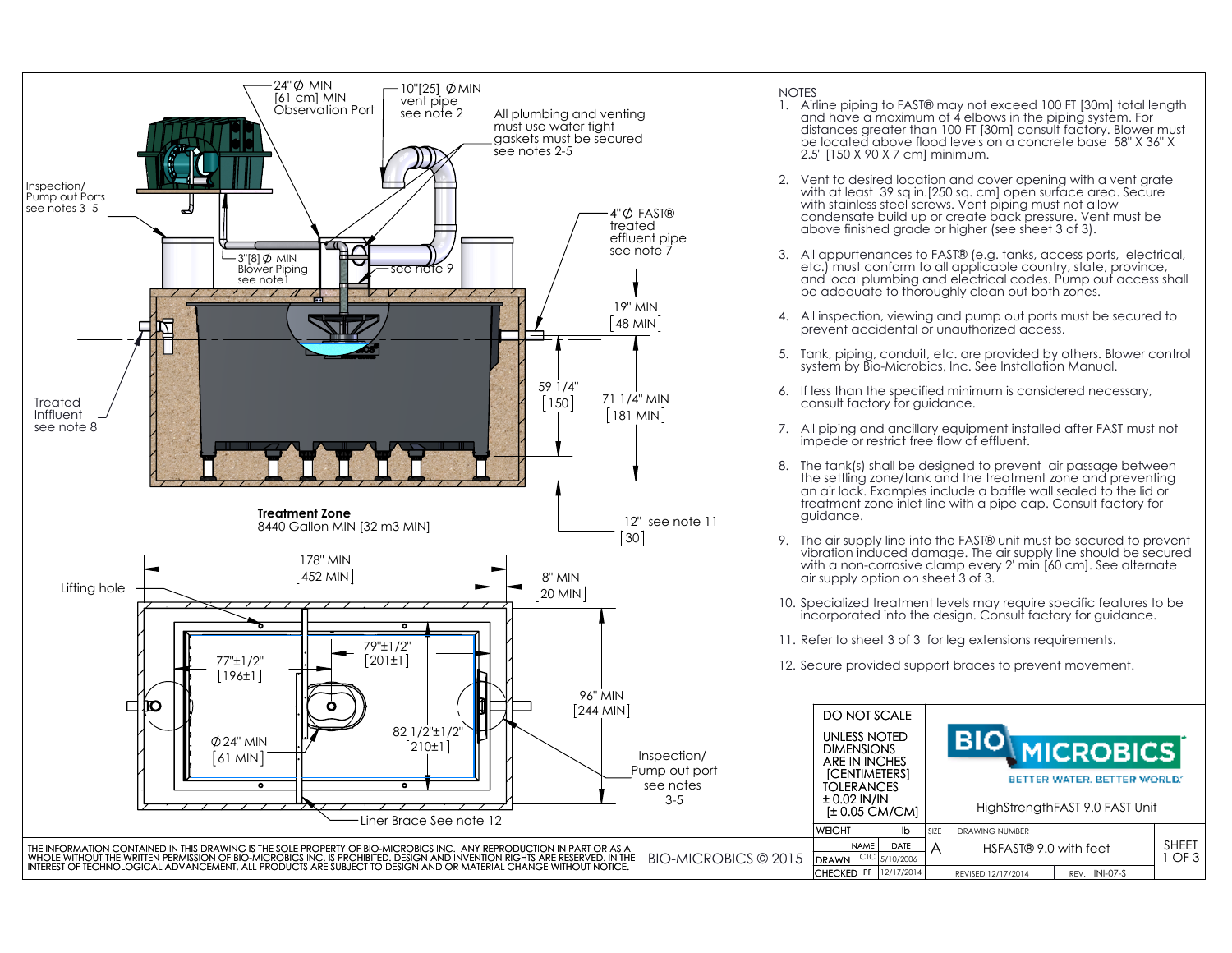## Specifications for HighStrengthFAST 9.0 Wastewater Treatment System

1. GENERAL

The contractor shall furnish and install (1) HighStrengthFAST 9.0 treatment system as manufactured by Bio-Microbics, Inc. The treatment system shall be complete with all needed equipment as shown on the drawings and specified herein.

The principal items of equipment shall include FAST System insert, leg extensions, blower assembly, blower controls and alarms. The HighStrengthFAST 9.0 unit shall be situated within a 8,440 Gallon (31900L) minimum tank, as shown on the drawing. Settling tank(s) equaling ½ to 1 x daily flow must be used prior to FAST. Tank(s) must conform to local, state, and all other applicable codes. The contractor shall provide coordination between the FAST system and tank supplier with regard to fabrication of the tank, installation of the FAST unit and delivery to the job site. 2. OPERATING CONDITIONS

The HighStrengthFAST 9.0 treatment system shall be capable of treating the wastewater produced by non-residential or commercial facilities provided the waste contains nothing that will interfere with biological treatment. The FAST system is a biological treatment system not meant for non-biodegradable or industrial wastewater. Consult factory for proper sizing and usage. 3. MEDIA

The FAST media shall be manufactured of rigid PVC, polyethylene, or polypropylene and it shall be supported by the polyethylene insert. The media shall be fixed in position and contain no moving or wearing parts and shall not corrode. The media shall be designed and installed to ensure that sloughed solids descend through the media to the bottom of the septic tank. 4. BLOWER

The HighStrengthFAST 9.0 unit shall come equipped with a regenerative type blower capable of delivering 155-200 CFM [38-85m3/hr]. The blower assembly shall include an inlet filter with metal filter element. Blower piping to the tank shall use non-corrosive material (Galvanized, or Stainless Steel). Do not run galvanized pipe inside the treatment tank. 5. REMOTE MOUNTED BLOWER

The blower elevation must be higher than the normal flood level. A two-piece, rectangular housing shall be provided with tamper-proof screws. The discharge air line from the blower to the HighStrengthFAST System, shall be provided and installed by the contractor.

6. ELECTRICAL

The electrical source should be within 150 feet [45.7 meters] of the blower, consult local codes for longer wiring distances. All wiring must conform to code. Input power on 60Hz electrical systems 220/460VAC, 3Ø, 17.2/8.6 FLA, on 50 Hz electrical systems 230/380VAC, 3Ø, 19.7/11.4 FLA. Other voltages and phase are also available. Actual power consumption varies with site conditions. All conduit and wiring shall be supplied by contractor.

7. ALARMS

The alarm system shall consist of a visual and audible alarm to indicate loss of power to the blower. A manual silence switch is included.

8. INSTALLATION AND OPERATING INSTRUCTIONS

All work must be done in accordance with local codes and regulations. Installation of the FAST 9.0 shall be done in accordance with the written instructions provided by the manufacturer. Manuals shall be furnished, which will include a description of system installation, operation, and maintenance procedures.

Treatement unit weighs approximately 2300 pounds [1044 kg]. Four holes for lifting the FAST liner are supplied. Spreader bars are to be used in lifting the unit. Place spreader bars between lifting holes.

## 9. FLOW & PIPE SIZING

FAST systems have been successfully designed, tested and certified receiving gravity, demand-based influent flow. Consult factory for guidance when influent flow is controlled by pump or other means to help with highly variable flow conditions. Multiple dosing events should be used to maximize performance.

## 10. WARRANTY

Bio-Microbics, Inc. warrants all new commercial FAST ® models (HighStrengthFAST® 1.0, 1.5, 3.0, 4.5 and 9.0) against defects in materials and workmanship for a period of one year after installation or eighteen months from date of shipment, whichever occurs first. All are subject to the following terms and conditions below:

During the warranty period, if any part is defective or fails to perform as specified when operating at design conditions, and if the equipment has been installed and is being operated and maintained in accordance with the written instructions provided by Bio-Microbics, Inc., Bio-Microbics, Inc. will repair or replace at its discretion such defective parts free of charge. Defective parts must be returned by owner to Bio-Microbics, Inc.'s factory postage paid, if so requested. The cost of labor and all other expenses resulting from replacement of the defective parts and from installation of parts furnished under this warranty and regular maintenance items such as filters or bulbs shall be borne by the owner. This warranty does not cover general system misuse, aerator components which have been damaged by flooding or any components that have been disassembled by unauthorized persons, improperly installed or damaged due to altered or improper wiring or overload protection. This warranty applies only to the treatment plant and does not include any of the structure wiring, plumbing, drainage, septic tank or disposal system. Bio-Microbics, Inc. reserves the right to revise, change or modify the construction and/or design of the FAST system, or any component part or parts thereof, without incurring any obligation to make such changes or modifications in present equipment. Bio-Microbics, Inc. is not responsible for consequential or incidental damages of any nature resulting from such things as, but not limited to, defect in design, material, or workmanship, or delays in delivery, replacements or repairs.

| illi liicu 10, ucteef in ucsign, mulchur, or workinumsi ilp, or ucluys in uclivery, replucements or repulis.                                                                                                                                                                                                                                                                                    | DO NOT SCALE                                               |             |                                |                                                 |                  |              |  |
|-------------------------------------------------------------------------------------------------------------------------------------------------------------------------------------------------------------------------------------------------------------------------------------------------------------------------------------------------------------------------------------------------|------------------------------------------------------------|-------------|--------------------------------|-------------------------------------------------|------------------|--------------|--|
| THIS WARRANTY IS IN LIEU OF ALL OTHER WARRANTIES EXPRESS OR IMPLIED. BIO-MICROBICS SPECIFICALLY DISCLAIMS ANY IMPLIED<br>WARRANTY OF MERCHANTABILITY OR FITNESS FOR A PARTICULAR PURPOSE.                                                                                                                                                                                                       | UNLESS NOTED<br><b>DIMENSIONS</b>                          |             |                                |                                                 |                  |              |  |
| NO REPRESENTATIVE OR PERSON IS AUTHORIZED TO GIVE ANY OTHER WARRANTY OR TO ASSUME FOR BIO-MICROBICS. INC., ANY<br>OTHER LIABILITY IN CONNECTION WITH THE SALE OF ITS PRODUCTS. Contact your local distributor for parts and service.                                                                                                                                                            | ARE IN INCHES<br><b>[CENTIMETERS]</b><br><b>TOLERANCES</b> |             |                                | <b>MICROBICS</b><br>BETTER WATER, BETTER WORLD. |                  |              |  |
|                                                                                                                                                                                                                                                                                                                                                                                                 | ± 0.02 IN/IN<br>[± 0.05 CM/CM]                             |             | HighStrengthFAST 9.0 FAST Unit |                                                 |                  |              |  |
|                                                                                                                                                                                                                                                                                                                                                                                                 | <b>WEIGHT</b>                                              |             | SI <sub>7</sub> F              | <b>DRAWING NUMBER</b>                           |                  |              |  |
| THE INFORMATION CONTAINED IN THIS DRAWING IS THE SOLE PROPERTY OF BIO-MICROBICS INC. ANY REPRODUCTION IN PART OR AS A<br>BIO-MICROBICS © 2015<br>WHOLE WITHOUT THE WRITTEN PERMISSION OF BIO-MICROBICS INC. IS PROHIBITED. DESIGN AND INVENTION RIGHTS ARE RESERVED. IN THE<br>INTEREST OF TECHNOLOGICAL ADVANCEMENT. ALL PRODUCTS ARE SUBJECT TO DESIGN AND OR MATERIAL CHANGE WITHOUT NOTICE. | <b>NAME</b>                                                | DATE        |                                | HSFAST® 9.0 Details                             |                  | <b>SHEET</b> |  |
|                                                                                                                                                                                                                                                                                                                                                                                                 | <b>DRAWN</b>                                               | - 5/10/2006 |                                |                                                 |                  | 2 OF 3       |  |
|                                                                                                                                                                                                                                                                                                                                                                                                 | CHECKED PF 12/17/20141                                     |             |                                | REVISED 12/17/2014                              | $RFV$ . INI-07-S |              |  |